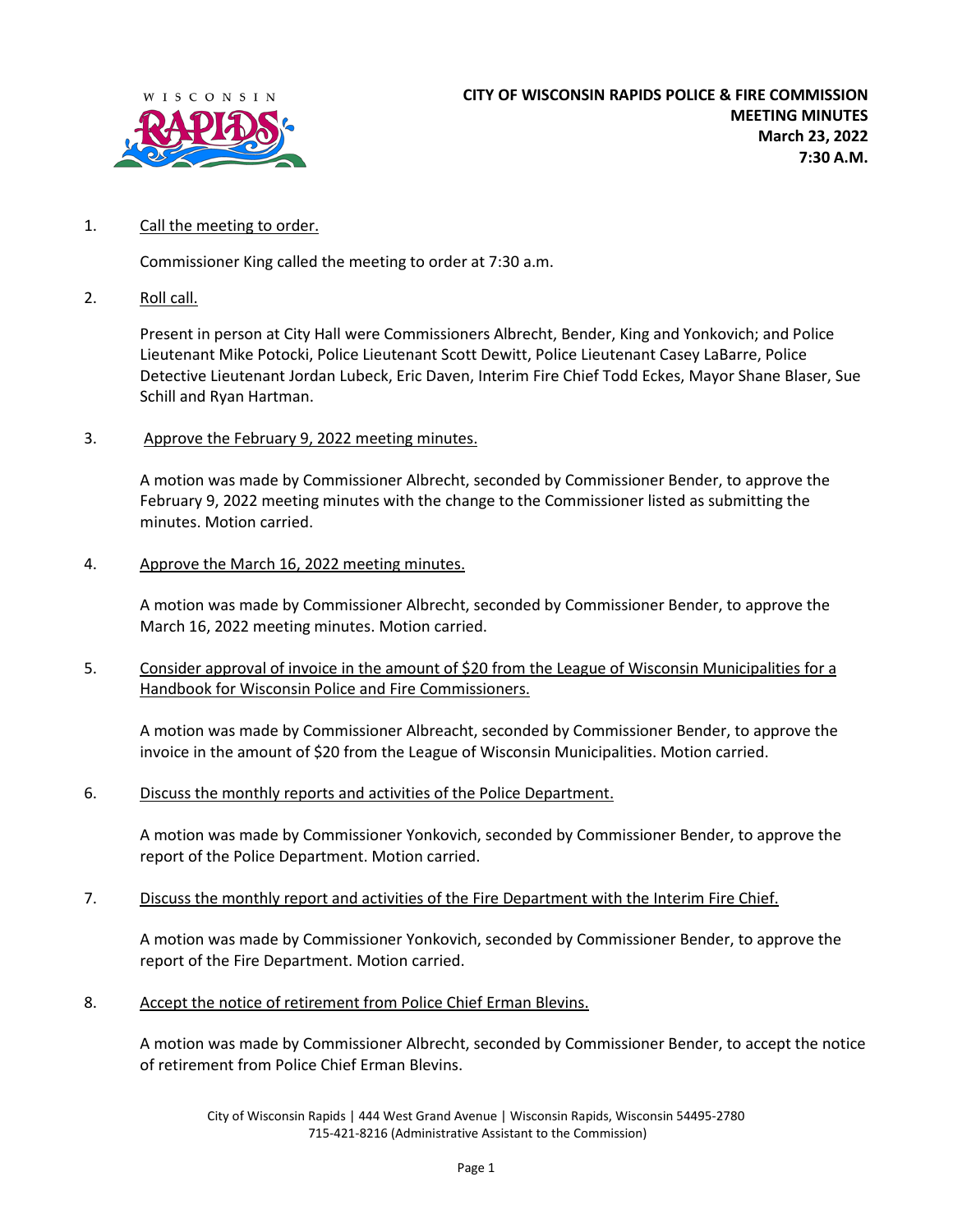

9. The Commission will vote to go into closed session pursuant to Section 19.85(1)(c) of the Wisconsin Statutes, which reads: "Considering employment, promotion, compensation, or performance evaluation data of any public employee over which the governmental body has jurisdiction or exercises responsibility." In closed session, the Commission will consider the appointment of an Interim Police Chief, to be

effective upon the retirement of Chief Blevins.

A motion was made by Commissioner Albrecht, seconded by Commissioner Bender, to go into CLOSED SESSION pursuant to Wisconsin Statutes Sec. 19.85 (1)(c), to consider employment, promotion, compensation or performance evaluation data of any public employee over which the Commission has jurisdiction or exercises responsibility. Roll call vote taken. All members voted in the affirmative. Motion carried.

Present in the closed session were Commissioners Albrecht, Bender, King and Yonkovich; and Mayor Shane Blaser, Sue Schill and Ryan Hartman.

In closed session, the Commission considered the appointment of an Interim Police Chief, to be effective upon the retirement of Chief Blevins.

10. The Commission will return to open session and may appoint an Interim Police Chief, to be effective upon the retirement of Chief Blevins.

A motion was made by Commissioner Albrecht, seconded by Commissioner Yonkovich, to go into open session. Motion carried.

A motion was made by Commissioner Albrecht, seconded by Commissioner Bender, to appoint Lieutenant Mike Potocki as Interim Police Chief, to be effective upon the retirement of Chief Blevins, until further appointment by the Police and Fire Commission or the appointment of a permanent Police Chief.

11. The Commission will vote to go into closed session pursuant to Section 19.85(1)(e) of the Wisconsin Statutes, which reads: "Deliberating or negotiating the purchasing of public properties, the investing of public funds, or conducting other specified public business, whenever competitive or bargaining reasons require a closed session"; and pursuant to Section 19.85(1)(c) of the Wisconsin Statutes, which reads: "Considering employment, promotion, compensation, or performance evaluation data of any public employee over which the governmental body has jurisdiction or exercises responsibility." In closed session, the Commission will:

a. Review applications and discuss interview and assessment process for the recruitment of the new Fire Chief.

b. Discuss interview questions for Entry-Level Firefighters/Paramedic eligibility list.

c. Discuss interview questions for Entry-Level Police Officer eligibility list.

City of Wisconsin Rapids | 444 West Grand Avenue | Wisconsin Rapids, Wisconsin 54495-2780 715-421-8216 (Administrative Assistant to the Commission)